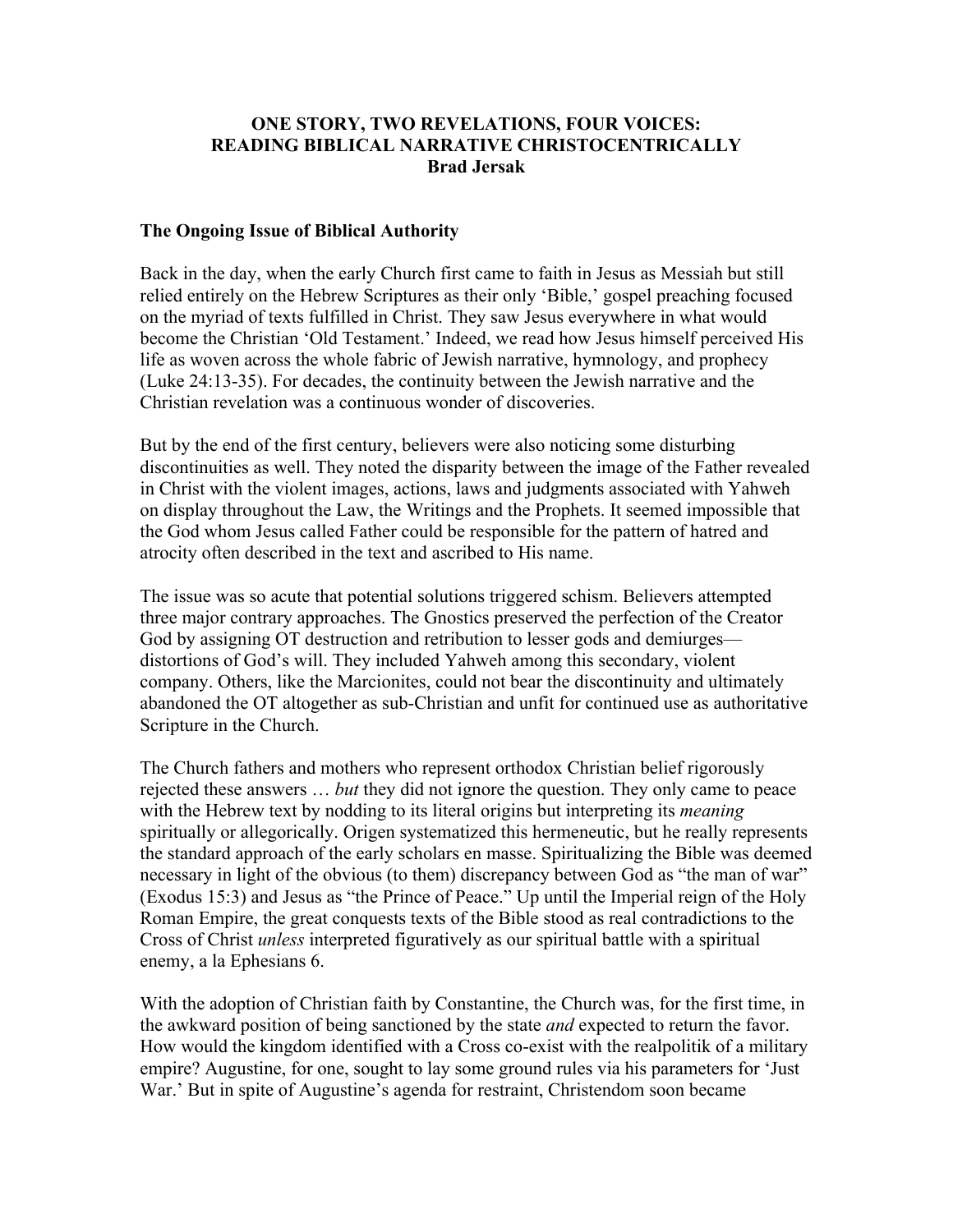comfortable enough with war so as to re-embrace and employ a literal read of OT violence. The church-state marriage could overlook the discontinuity of sacred militarism with the otherwise clear prohibitions of Jesus, Paul and John against hatred and violence (not to mention Isaiah's prophecies of the peaceable kingdom). Under those conditions, with rare exceptions (e.g., the Anabaptists, the Quakers and the Tolstoyans) the Church could live comfortably with a cross in one hand and a sword in the other. Stained-glass warriors furnish our cathedrals without triggering a flinch. In other words, the tension between the violence of God in the Bible and the minority report repudiating such a vision of God has largely been a non-issue for most of our history. Even questioning the apparent discrepancy appears, even to many fundamentalists, like a direct challenge to the authority of the Bible!

Moreover, Western culture itself feels threatened when a biblical call to arms is undermined. As Brian Zahnd has taught me, one can easily rouse young zealots to give their lives for 'freedom' (i.e., democracy, capitalism, patriotism), but to convince parents to sacrifice their children on the altar of war, one must convince them that 'God is on our side.' Once that is established, all manner of brutality can commence 'in the name of the Lord.' Even invoking the words of Christ's Sermon on the Mount barely slows the momentum of sacred violence. But to those who hear Jesus 'No' to hatred and death, we've only come full-circle to the problem of the early Church: how to hold to biblical authority when Jesus' Himself seems to challenge it.

Modern solutions like 'progressive revelation' or a 'canon within a canon' are efforts at retaining a measure of biblicism alongside faithfulness to Christ. I remained convinced that my 'progressive illumination' alternative can prove helpful. <sup>1</sup> But a new consensus has been emerging around what we are calling a 'Christ-centered hermeneutic.' That is, we must read the whole Bible through the lens of Jesus. Christ is the chief cornerstone the Canon par excellence—so that all Scripture is received as authoritative only after passing through the life, teachings, and gospel of Jesus. He has and is the first and final Word. I believe this type of statement works and will finally win the day.

But it opens a few interesting questions up for discussion that I would like to address for further exploration.

### **Question 1: Why has this come up again at this time?**

How or why has this tension around biblical authority—this discomfort between competing images of God in the text—arisen in this generation?

In part, we can cite a general willingness to question authority, based in disillusionment around abusive leadership and an increasing capacity for critical thinking. Further, the average Christian is now *less* biblically literate and the average atheist is significantly *more* biblically literate in this generation than in the twentieth century. Therefore, crass

<sup>&</sup>lt;sup>1</sup> Brad Jersak, "But I say to you ...," *Clarion Journal of Spirituality and Justice* (June 9, 2006).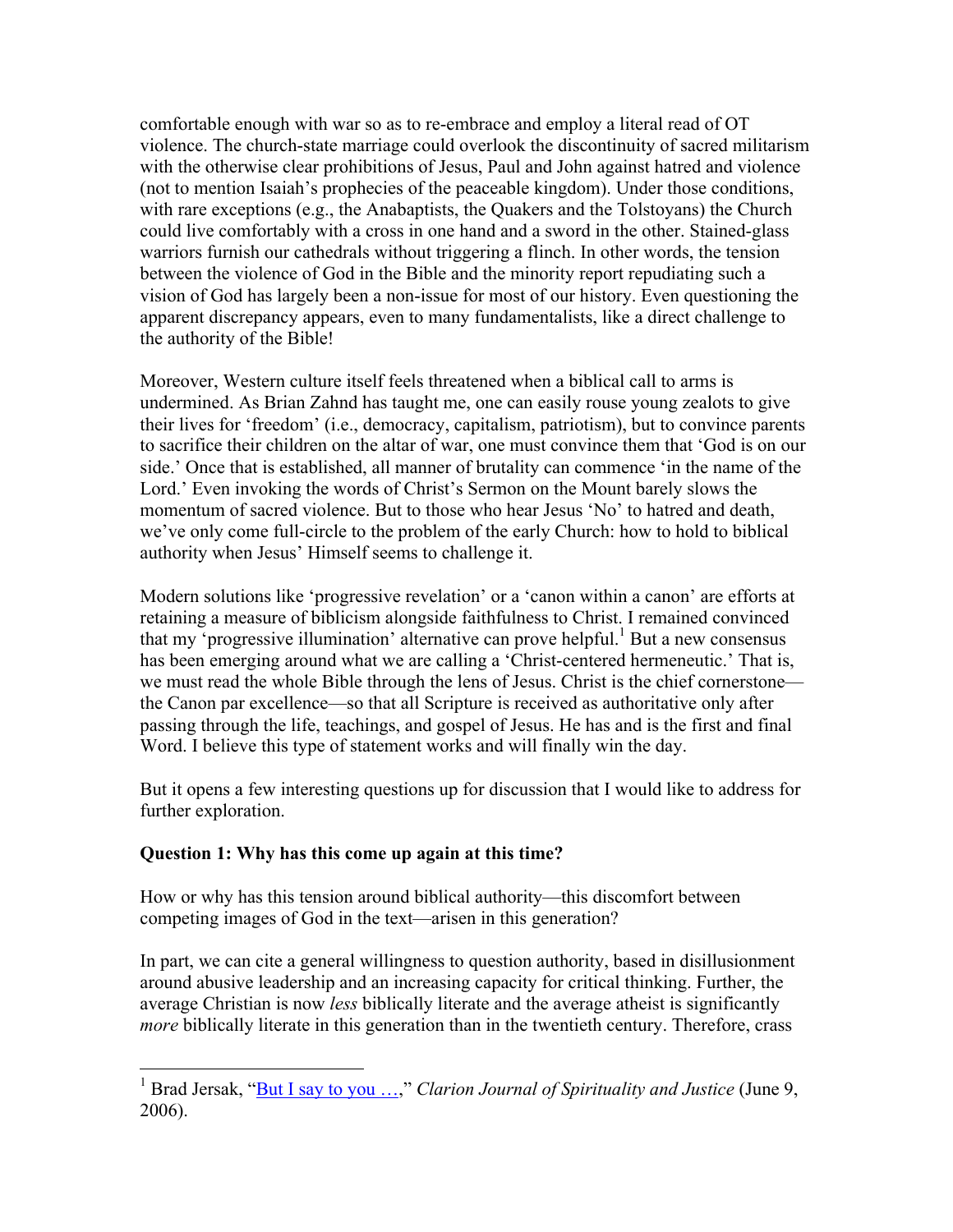indoctrination or an appeal to 'because the Bible says so' is far less credible. And among the most faithful, 'final authority' is shifting from the Bible in general to Jesus in particular. But something more is afoot.

My belief is that theologians and teachers are *not* the pharmacists of the Church. Maybe we thought that after a careful study of the Bible and sound theology, theologians would prescribe (via the preachers they trained) what people ought to believe. That is not how theology works in practice, nor should it be. Rather, the best theologians are those who analyze and describe what the praying and worshiping community has come to believe through its corporate experience of the reality of the triune God. In other words, worship precedes theology, often by several decades. As we experience the presence of God in prayer and worship, we begin to compose liturgies and songs that express what we have come to see. Eventually, theologians become observant and follow suit. Teachers may begin to confirm the implications of what the congregation has already been singing and praying (which is to say, *believing*) over the past decades. Ironically, the first generation of these teachers are often regarded as heretical, sometimes even by the very congregants who spawned the original revelation. Why? It may be that the congregation is still under the spell of a previous generation of teachers who they regard as their authoritative prescribers of the truth. A strange brew when you really ponder it.

An obvious example was when I began teaching believers to 'open the eyes of their heart.' I was using the New Testament to affirm and welcome into practice what the Church had been proclaiming for generations in our hymnology. Sometimes even those who faithfully sang, 'Turn your eyes upon Jesus, look full in His wonderful face,' or 'Open the eyes of my heart Lord, I want to see you,' would go on the attack when I showed them the New Covenant passages which confirmed their songs. In spite of what we were saying in worship, the old teaching that accused any form of 'seeing' as 'new age' was still taken as authoritative. Thankfully, my sense is that we will finally believe what we sing, especially once we stop 'drinking the Kool-Aid' of those who prescribe fear as a way to exert control over their flocks.

Beyond that simple example, I see a similar but much greater phenomenon at work across the Church in the West (in the East, this was always a given). The same process is in irrepressible motion around the true nature of God as Love in His very essence. This revelation has enormous corollaries, which have brought us into a new Reformation in Western theology. Here is my theory:

In the 1980's, I believe God began granting a much deeper and more intimate revelation of His love to worship leaders, poets and artists around the world (historically, the prophets among us). What we called 'the Father's love teaching' or 'Father's heart revelation' spread very quickly through Church and para-church networks via the moving works of sacred minstrels (e.g. Brian Doerksen in the heyday of YWAM and the Vineyard). In this case, authors and teachers of the day picked up on the theme quickly, speaking and ministering eloquently on God's heart of love (e.g. Brennan Manning). As we sang, prayed and preached on Father's heart texts like the parable of the prodigal son (or sons … or Father, depending on your angle), *millions* of people truly experienced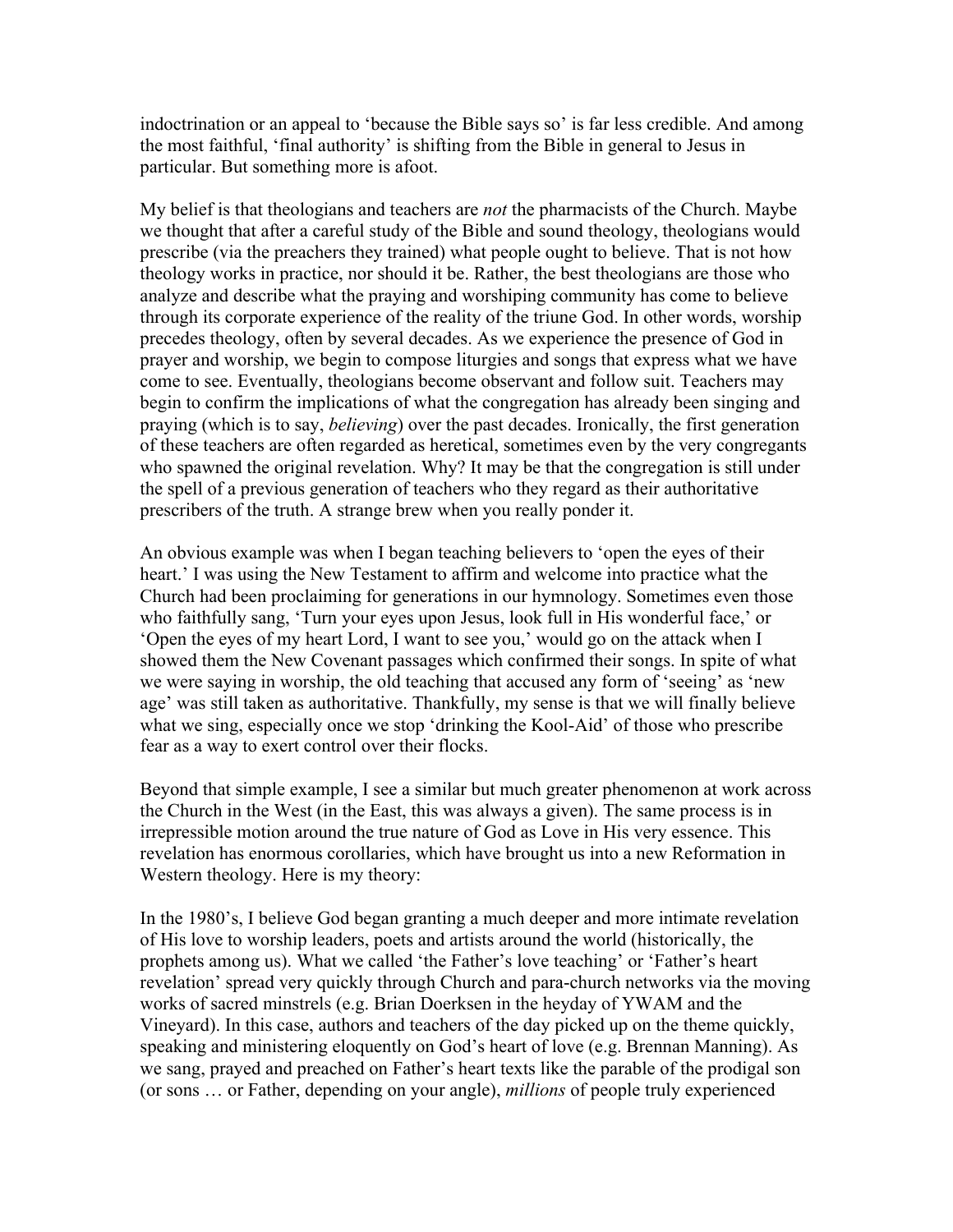God's deep love for them, just as they were, for the first time. Coupled with profound breakthroughs in the inner healing movement and a purification of the prophetic gift (both based in the voice of Jesus), the Father's heart revelation took root. We the Church *knew* once again, as we had *not known* perhaps since the early Church (?!), that God is Love and that God's love in Christ can change us from the inside out.

As I watched this revelation capture us, the corollary questions became increasingly obvious, even down to the order in which the dominos must fall. I will state these as questions raised if the Father's heart revelation is taken as true.

- 1. Revelation: God is love. God in His very essence is love, expressed as the Father's heart revealed through Jesus.
- 2. If God is love and revealed himself through Christ, what happened on the Cross? Was the Father truly punishing the Son and pouring out His wrath at the Cross? Or what does it mean that God was *in Christ*, reconciling the world to Himself by forgiving us? This is the question of the atonement.
- 3. If God is love and revealed himself through Christ, what's the deal with hell? Is hell really eternal conscious torment in a lake of fire, torturing unbelievers for all eternity? Is there no opportunity for repentance when we face Christ as our Judge? Or could the final judgment somehow be redemptive and restorative, part of the blessed hope where mercy, not torment, endures forever? This is the question of postmortem judgment.
- 4. If God is love and revealed himself through Christ, what's the deal with Old Testament violence? Why the commands to slaughter whole nations, including their children, especially for the sins of their grandparents? Why the proclamation of compassion coupled with swift and merciless judgments? This is the question of OT genocide.
- 5. If we challenge retributive justice and divine violence at the Cross, at the final judgment and in the Old Testament, what becomes of biblical inspiration? Is the Bible no longer taken as 'our final authority for faith and practice?' Or is there a practical way in which Jesus Christ becomes our final authority? This is the question of biblical authority.

Remarkably, I have been asked these questions over and over, in that exact order, in private and public conversations over the past twenty years. Whether in the late night whispers of a Nicodemus or in the heat of  $Q \& A$  sessions, these questions are the natural response of the Body of Christ to the good news that God is Love, as revealed through the Christ and Him crucified. Beyond that, whether one surveys patterns in Christian publishing, articles in the scholarly journals or the annual themes of the American Academy of Religion, these questions emerge, in order, over the past decade plus.

### **Question 2: What is the next step forward?**

The following presentation is a particular Christocentric approach to the Bible that resonated with my congregation while we wrestled through the Messianic Psalms together. Week after week, we struggled to get our hearts and minds around Davidic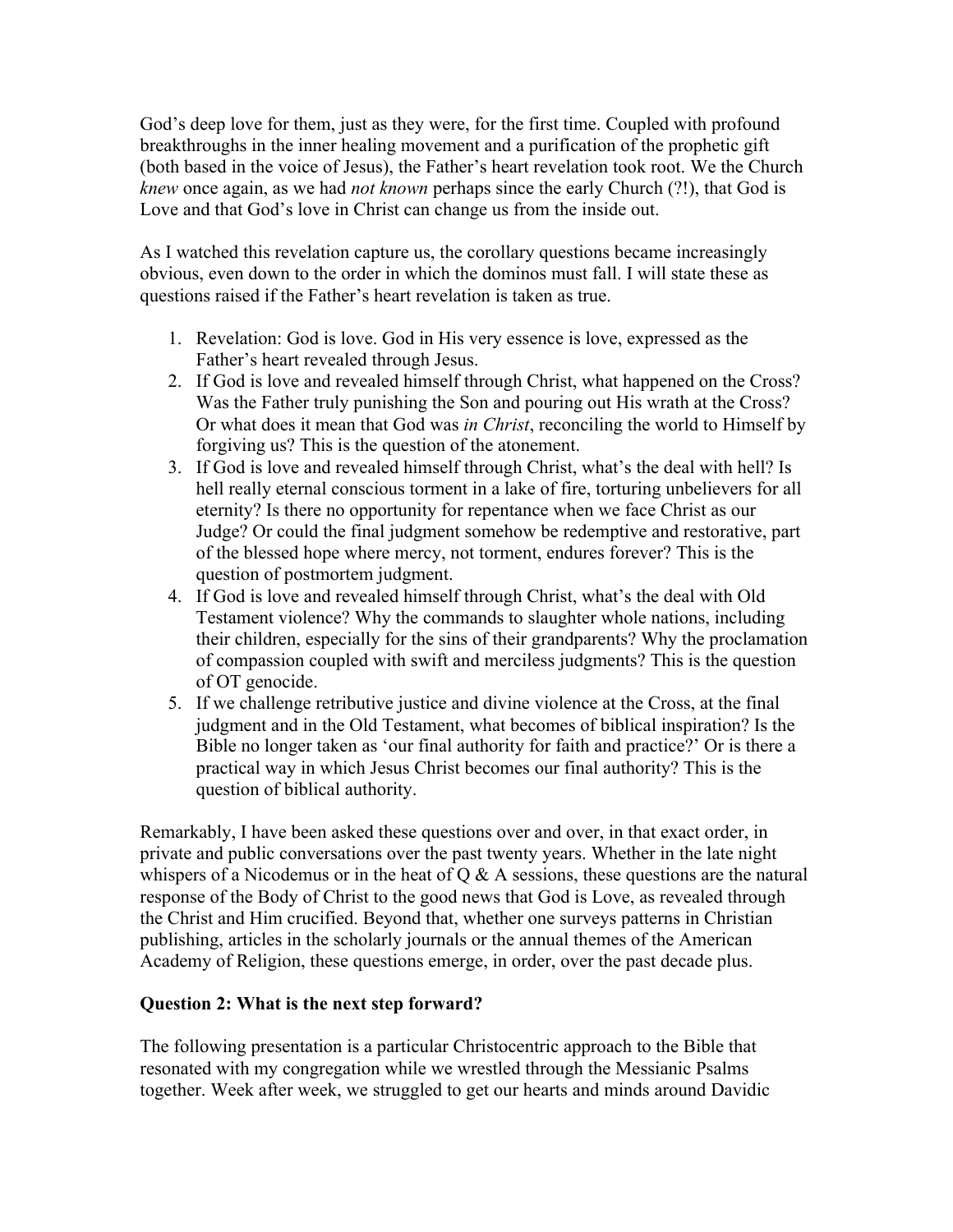hymns that simultaneously testify to the coming Messiah while demanding and even glorifying merciless violence that Jesus-our-Messiah would later directly forbid. How does one engage gruesome images and acts of God from the very Psalms to which NT authors ascribe Jesus as the referent? Even if we use Christ's words and life as a filter, what do we do with the remaining, rather embarrassing passages? Do we conclude they are uninspired? Should they be discarded? Shall we just pick and choose what we like, taking our scissors to the pages once again? Or is there a way to acknowledge and embrace the whole story as a narrative told by the polyphony of voices, without affirming every verse as revelation? Or is it *all* God-breathed revelation? And if so, of what nature?

I acknowledge my dependence (but no blame) for what follows to the inspiration and insights of Walter Brueggemann, Ron Dart, Archbishop Lazar Puhalo, Brian Zahnd, Rene Girard, Lorri Hardin, Michael Hardin, Richard Beck, Kevin Miller and Derek Flood. Others may see their ideas here, which won't surprise me if God is truly sowing revelation for independent and inter-dependent discovery. My work blends original thought with derivative adaptations. My role is mainly to be unabashedly curious, and secondarily to research, distill, and tweak.

#### **A Christocentric Polyphonic Approach to Biblical Authority**



### **ONE STORY** 2 Revelations, 4 Voices

Interpreting the Bible through Jesus

C Brad Jersak 2012 (adapted from Michael Hardin and Richard Beck's Girardian Hermeneutics)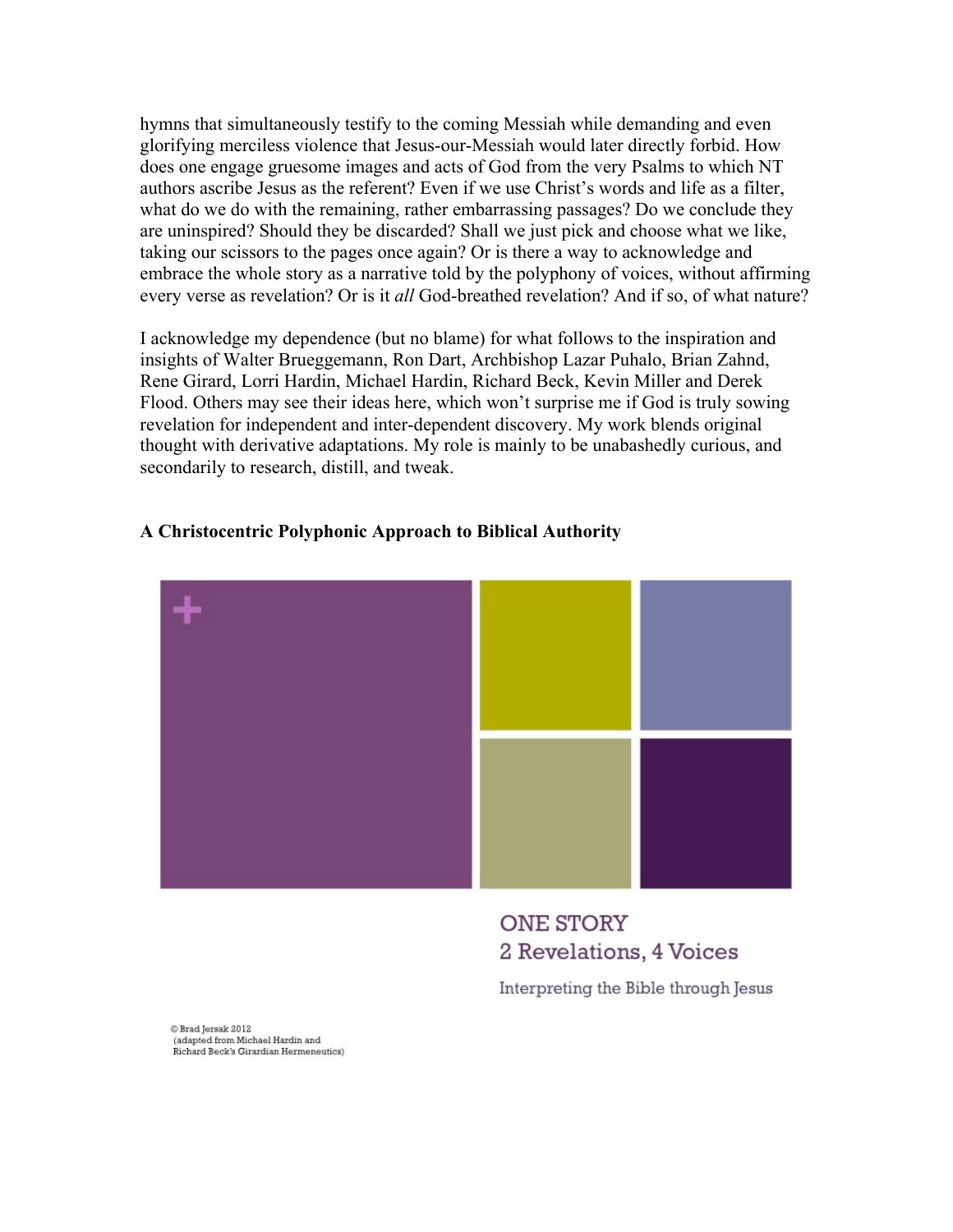#### **Introduction**

I'm composing a novella, outlined in three parts according to the pose of a clenched fist, a loose wrist and an open hand. Each of these pictures represents a character in my story, contrasting the three postures of striving, despair and openness. The three voices are all essential to the truth I want my story to convey, as they interact around the role of our will. The clenched fist portrays the self-will of the striver; the limp wrist shows the broken will of my defeated character; and the open hand represents the willingness of the hero to receive and relate. OR  $\dots$  I may instead use the outline to track three phases in the life of one person who, for example, is undergoing a journey of recovery.

By including the first two voices, I am obviously not endorsing their stubbornness or hopelessness. Rather, the voices are allowed to speak so that readers who relate to them might begin to see a third way drawing them out of 'stuckness' into freedom. A good story works together to contrast perspectives and a great story holds up a mirror in which readers might see themselves and hear truth calling. After reading such a story, the perceptive reader would distinguish between the voices. He or she would not take each voice as equally helpful or true. Neither would we go back through the novel to highlight only the voice of the open hand and censor out every speech that expresses a clenched fist or loose wrist. Reducing the story to a decontextualized booklet of wise aphorisms by our hero would lessen, not improve, the delivery of the whole truth.

I want to join the expanding chorus of scholars who read the whole Bible as our faith story while also recognizing it as a collected polyphony of interacting voices.

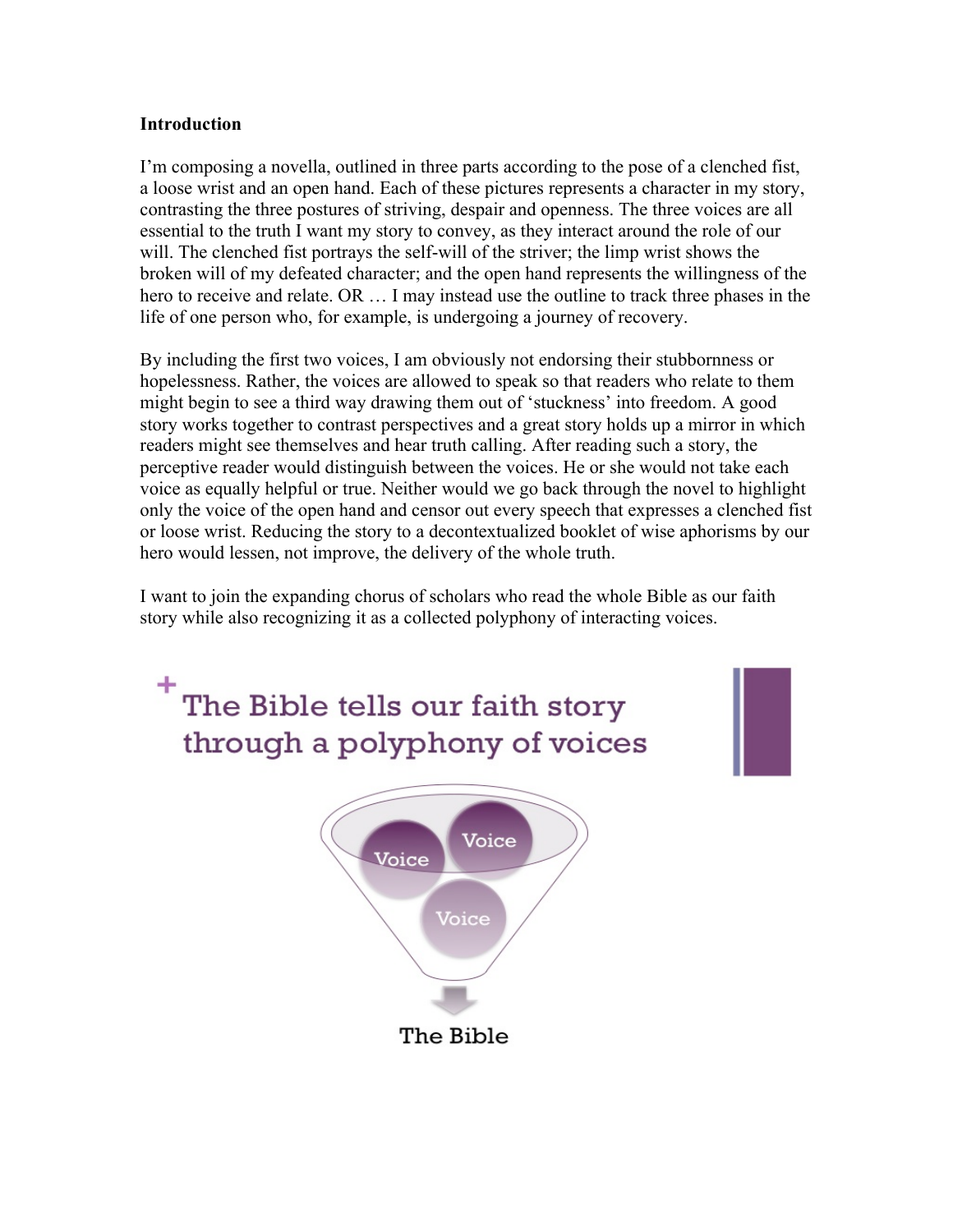These voices come in the form of speeches by characters in the narrative, written records of law-makers, liturgists or prophets, and even the perspective of the narrator.

Evangelicals once cornered themselves into affirming every word of the Bible as true, thus having to gloss over or twist passages that are in serious tension or even straightforward contradiction. But scholars from Walter Brueggemann to Derek Flood assure us that the very nature of Jewish Scripture is to report conflicting perspectives and competing voices without any embarrassment. The redactors who gathered the Hebrew canon consciously incorporate texts that challenge and subvert other texts across the Scriptures … without blushing, without feeling threatened, without even imagining this might undermine the authority of their Bible. The narrative is allowed to stand, as is, confirming the integrity and genius of the story of God and His people.

So of course every word of the Bible is 'true,' but in a richer and less wooden way than the inerrantists could stomach. How is it true?

First, the whole Bible is true as it tells *one* ongoing faith story of the people of God through this polyphony of voices. Second, the whole of Scripture is true because it faithfully contrasts *two* revelations. Namely, throughout the biblical text, we see God:

- 1. Revealing the fallen state of humanity and its broken images of God, and
- 2. Revealing the humanity restored in Jesus, who incarnates the true image of God.



The simplest way to say this is that the Bible is a revelation about us and about God.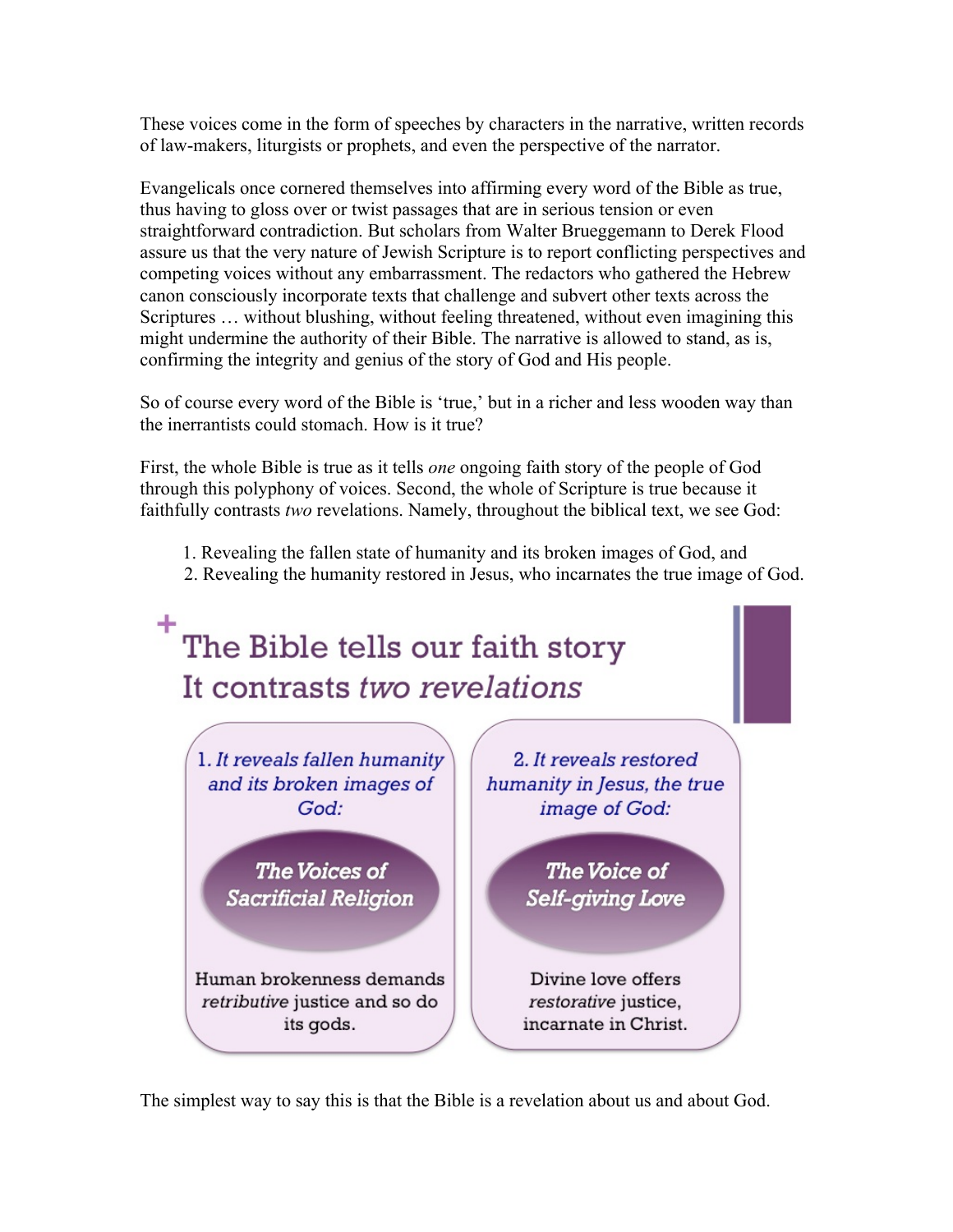What the Bible reveals about the fallen human condition is our 'sin.' This includes the depth of our 'death anxiety' (cf. Ernest Becker, Richard Beck); the nature of 'mimetic desire' and the 'scapegoating mechanism' (Rene Girard); our human propensity to demand retributive justice and then sacrilize retribution through sacrificial religion. The cycle of violence established and perpetuated by such systems is laid bare in the Bible like nowhere else. In our conservatism, we need not justify the violence-texts. In our liberalism, we need not erase them. Rather, we gaze in wonder at how God brilliantly exposes and diagnoses the mess we are in. For this paper, I am calling this mess 'sacrificial religion.'

By contrast, the Bible also reveals the surprising and counterintuitive response to our spiritual and social malady: humanity redeemed in Christ, the true image of God. God-in Christ counters retribution with restoration, justice-as-punishment with justice-as-mercy, wrath with forgiveness, and death anxiety with resurrection life. His Messianic victory is not through military conquest but in radical, kenotic (self-emptying) service. Thus, Christ forever abolishes *sacrificial religion* through the supreme act of *sacrificial love*.

I am using the word 'sacrificial' to describe religion and 'self-giving' to describe Christ's love, both for symmetry and for subversion. I am resisting the word, 'sacrifice,' even though Christ is our Pascal Lamb who offered Himself for us—partly to avoid any hint of pagan appeasement and partly in response to this stern warning from Lorri Hardin:

I believe it's essential that we use the word "self-offering" in place of "sacrifice" when referring to Jesus' love, work etc., lest we also play back into the sick notion of being doormats or putting ourselves in positions to be harmed, just as the early Christian martyrs were warned against. This is carried out very nicely in Hebrews, in that the author has chosen to use *phero* (offering) rather than *thuo* (sacrifice), which is unfortunately not followed through in the translations. $2^2$ 

Now we read God's revelation of fallen humanity, not because it harmonizes with the revelation of God in Christ, but because the former revelation begs for and points to the latter. It is therefore non-negotiable that we read particular texts in the context of the whole story (i.e., in their canonical context, a la Brevard Childs), so we don't mistake specific retributive invectives or religious injunctions as 'the Word of the Lord' to followers of the Voice of Jesus.

Moreover, we study the voices of sacrificial religion because in them we recognize ourselves and according to Paul, will see their negative example as warnings (1 Cor. 10:1-10)

The voices of sacrificial religion are *at least three-fold*. They include the voice of the accuser, the voice of the victim and the voice of the law.

 <sup>2</sup> Lorri Hardin, personal correspondence.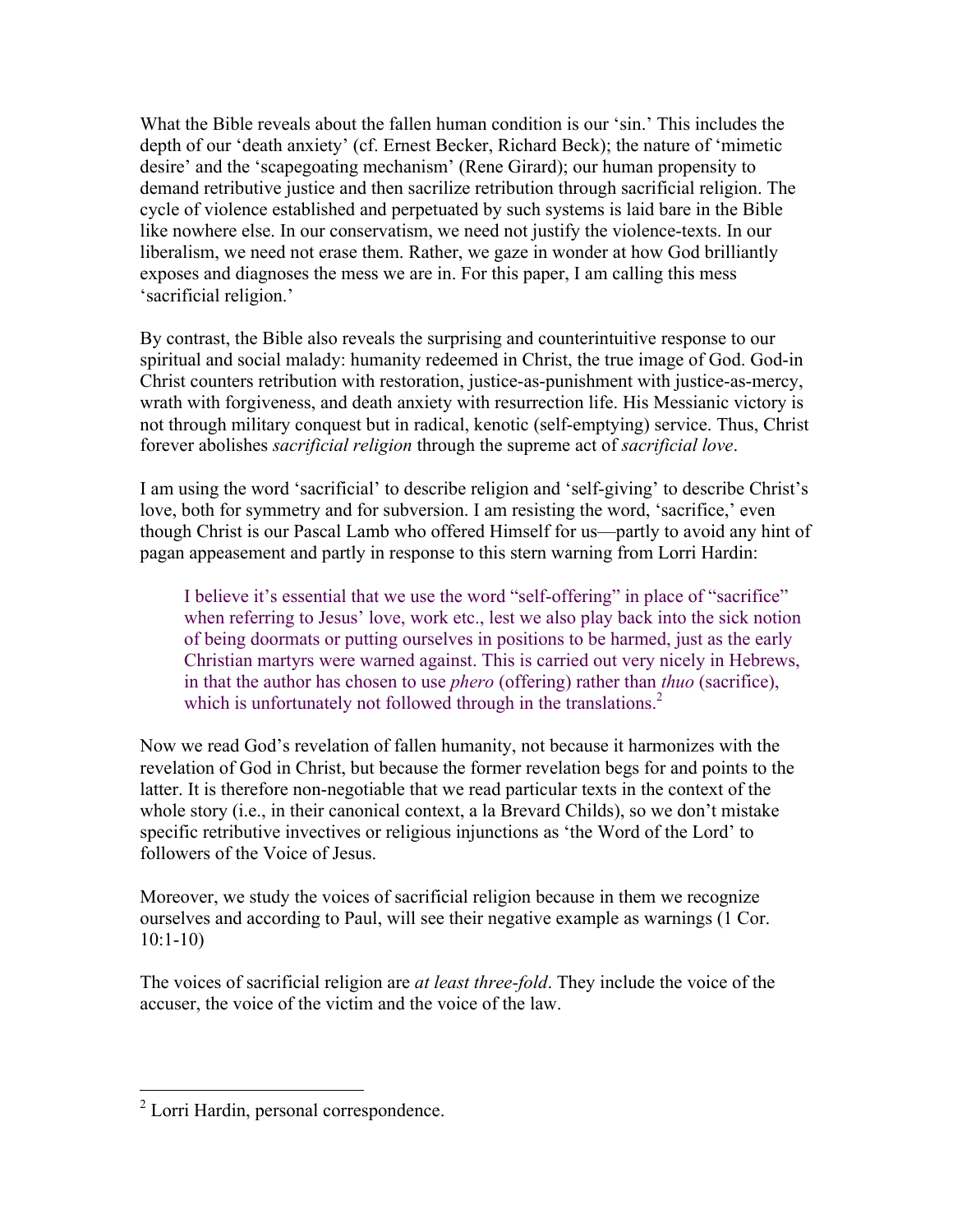## The Bible tells our faith story Sacrificial religion has three voices



The voice of the accuser is convinced that someone is guilty and must be punished. Judgment (including violence), to the accuser, is both necessary and deserved. It must somehow be paid down, whether through natural consequences or direct wrath. We hear that voice frequently within ourselves when watching the news and rendering our own verdict of deserved judgment on the accused and feeling outrage if those who appear guilty to us are acquitted (e.g. Casey Anthony?). We feel that voice as schadenfreude (pain-joy) when we think 'they deserved that' (e.g. Jim Bakker?).

The voice of the victim is convinced that they are unjustly experiencing judgment or violence for which they are not guilty. Victims feel like they are on the receiving end of undeserved violence and injustice. If another person or system is inflicting the harm, the voice of the victim wants pay-back, if not through restitution of what was lost, then at least through vengeance against the enemy—some punishment, hopefully violent (e.g. the case of Bernie Madoff?). In effect, the victim becomes the accuser, sharing the felt need for retributive justice.

The voice of the law, seeing the runaway escalation of violence in the vigilante mob or the vengeful blood feud is convinced that retributive justice must regulate violence in the name of civilization, or sacralize it in the name of God. Whether one's religion is dressed in Christianity, Judaism, Islam or Atheism … capitalism, communism or anarchism, the voice of the law sanctions violence for the sake of the greater good. Even an ideology of 'freedom' (for personal rights or national security) makes violence appear necessary, a sort of blood-sacrifice in the name of our god of choice. So civilized! So spiritual! But...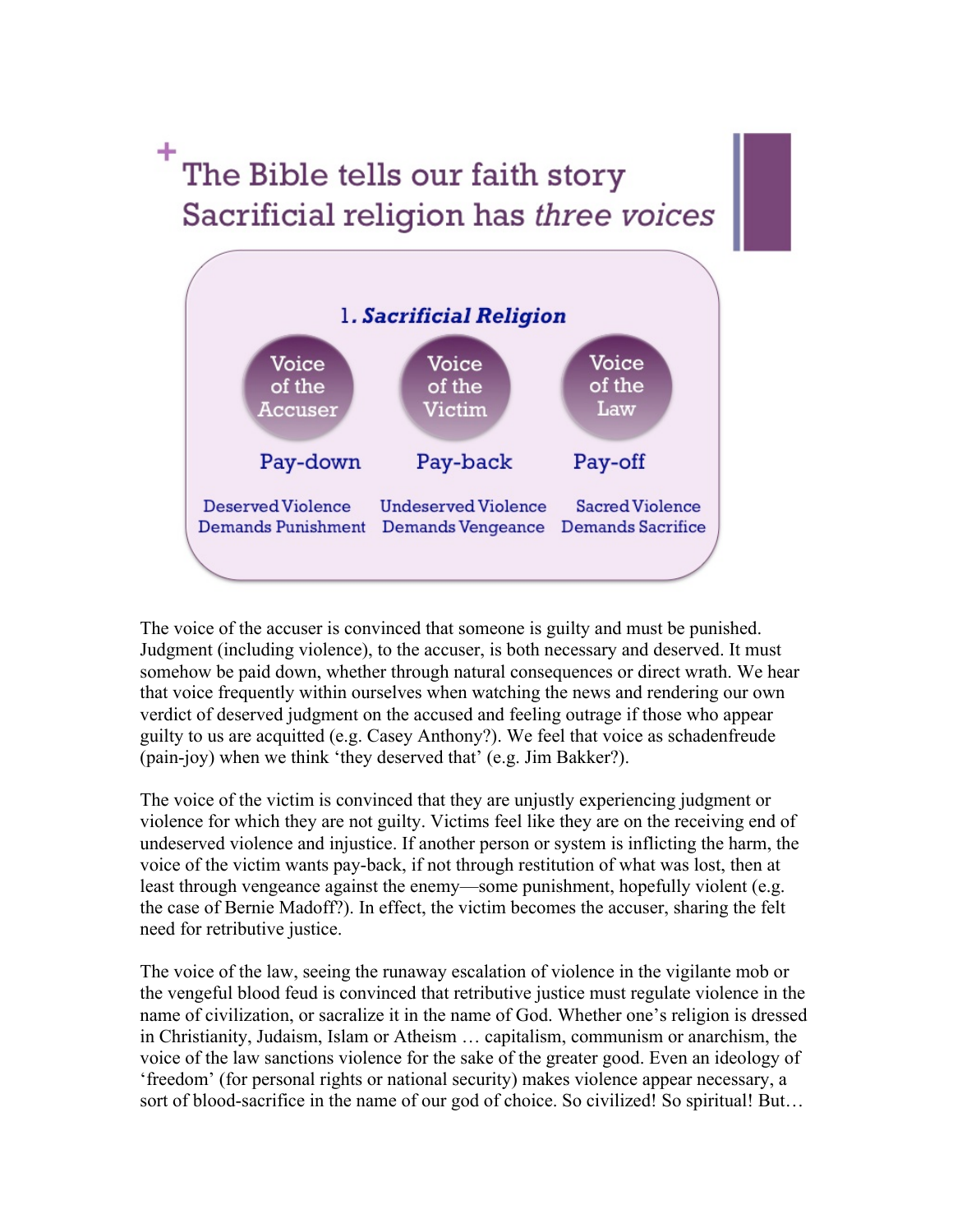### The Bible tells our faith story Sacrificial Love has One Voice



… a fourth voice emerges in the biblical text, corresponding to the revelation of sacrificial love. I will call it 'the voice of the Lamb.' The voice of the Lamb—the Voice enfleshed in Christ as sacrificial love—proclaims the Way of the Cross vis-à-vis the worldly-religious Way of the Sword. In Christ, God nullifies punishment, vengeance and sacred violence in favor of mercy, forgiveness and surrender. The Cross publicly exposes the voices of the accuser, the victim or the priest-judges as masks behind which we cover violence as the coping mechanism for our deep-seated powerlessness.

Through the Passion narrative, we see Jesus experience, then accept and redeem human powerlessness. His is the voice of the forgiving victim who breaks the cycle of violence by inviting God's mercy on behalf of His enemies, welcoming restoration and reconciliation into the suffering heart of the human condition.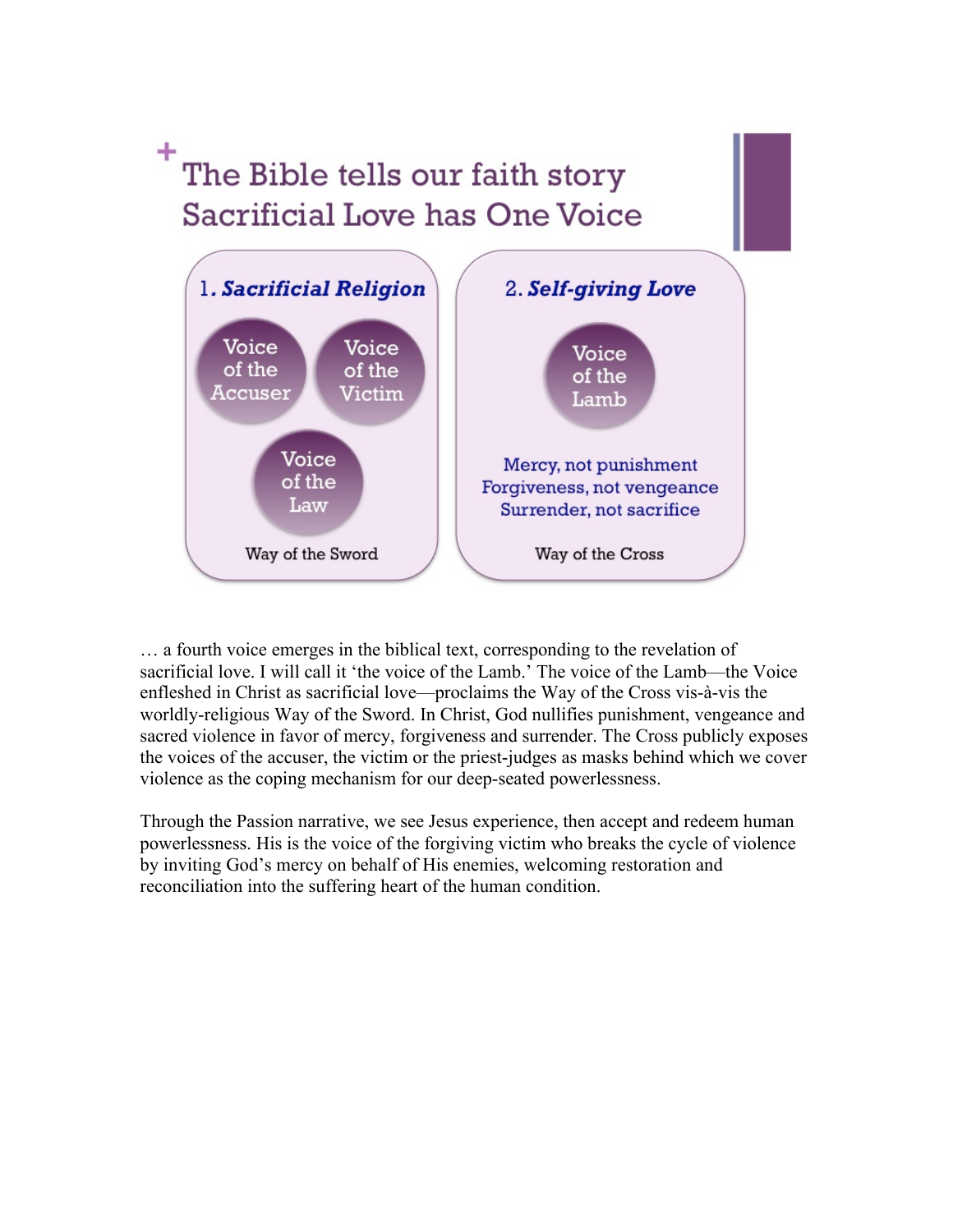# <sup>+</sup>The Bible tells our faith story The voices must be distinguished



In the end, both the Jewish rabbis and the early Church saw the wisdom of retaining the whole story, the two revelations, and the four voices. The entire narrative would include conflicting perspectives rather than only retaining the divine, Messianic solution.

An analogous microcosm is obvious in the example of the book of Job. In this epic poem, we can easily discern the voices of the accuser (the devil and possibly Job's wife), the victim (Job), the law (Job's three friends) and the Lord (via Elihu and God Himself). Satan would have God curse Job rather than give him undeserved blessing. Job's wife would have Job curse God, in response to undeserved catastrophe. Job's friends would have Job admit to sin to justify catastrophe as deserved. Job justifies himself in the face of undeserved catastrophe. Elihu suggests letting go of justification, praying for an advocate and invoking God's merciful restoration. God, at last, delivers Job when he offers a sacrifice of mercy (not payment) on behalf of his friends.

Here is the point: would the story have been better if we had simply skipped the first thirty-one chapters? After all, God himself tells us that virtually everything to that point was folly! Why not just delete it then? Why fill our minds with flaws? I used to flip right to the 'good stuff' until I started seeing how 'good' the foolish counsel seemed to me. Some of it appears to make good sense. Exactly! The important function of the friends' speeches is to shine a light on our own idiocy. The friends' speeches are an inspired revelation of our own error, *not* a divine thumbs-up to their error.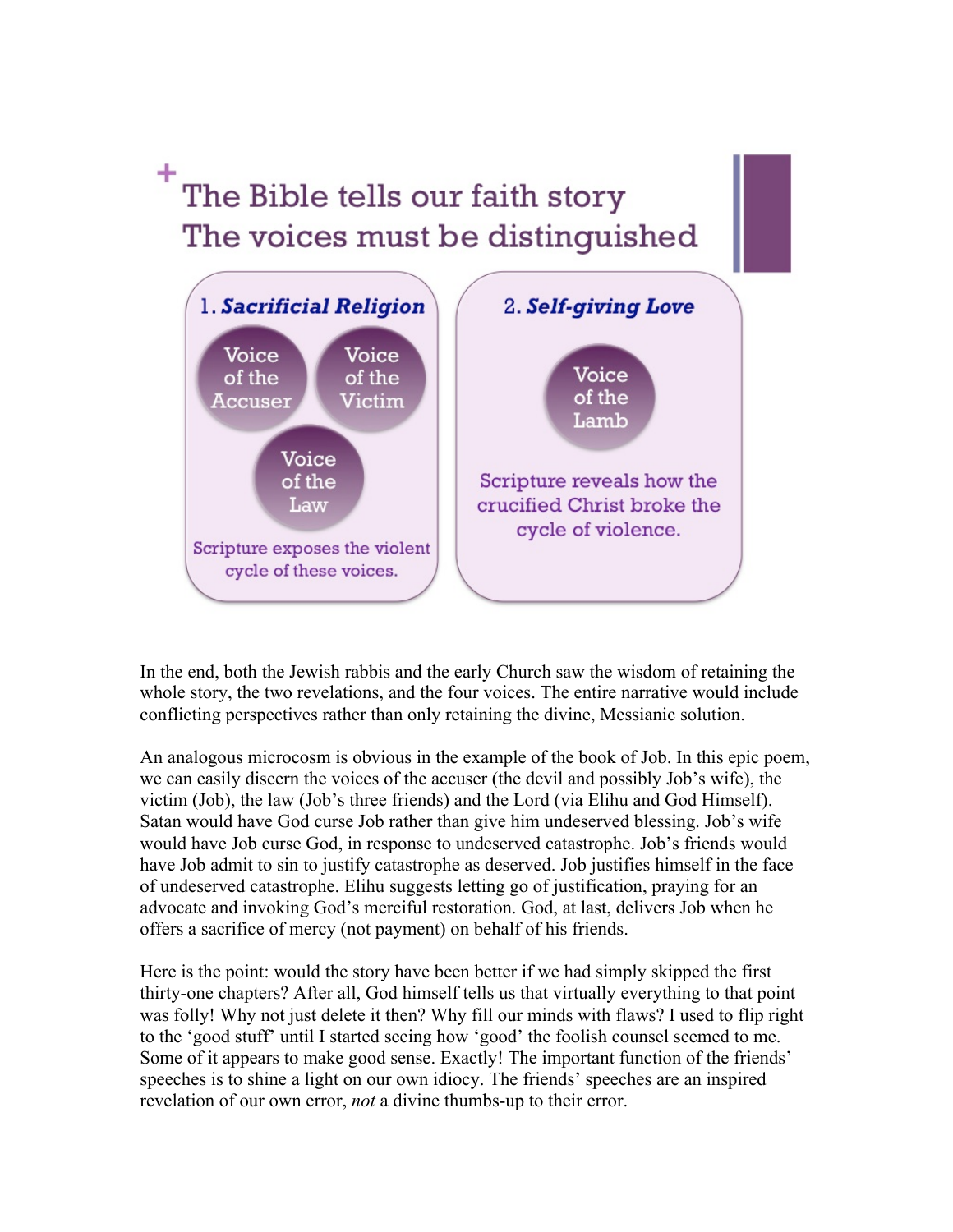### ٠ Example 1: The Bible tells Job's faith story The voices must be distinguished



So it was a risky act of wisdom for the biblical compositors to retain voices that would later be revealed as incomplete, distorted or completely mistaken. It's risky because we might take 'the Word of the Lord' *about* us as if we were hearing God's heart *for* us—as if an inspired record of the violence of sacrificial religion were a revelation of God's will and ways.

But it was wisdom because God gave us the cipher for distinguishing the revelations in contrast and voices in competition. We are not left to picking and choosing authoritative texts according to the whims of personal preference or cultural trendiness. Rather, we have the Living Word come in person to establish the Voice of the Lamb and the Way of the Cross as the plumb line, the filter, the Living Canon to which every voice claiming revelation must bend and bow.

This means that when reading the faith story of Abrahamic faith, we are required to read the entire narrative in light of Christ. We will need to render due diligence to the often difficult work of distinguishing between the image of God portrayed by sacrificial religion and the image of the Father revealed by the sacrificial Lamb. We will need to filter through portrayals of God as retributive punisher, bearing in mind that God has delivered *all* judgment into the hands of Jesus the redeeming Savior.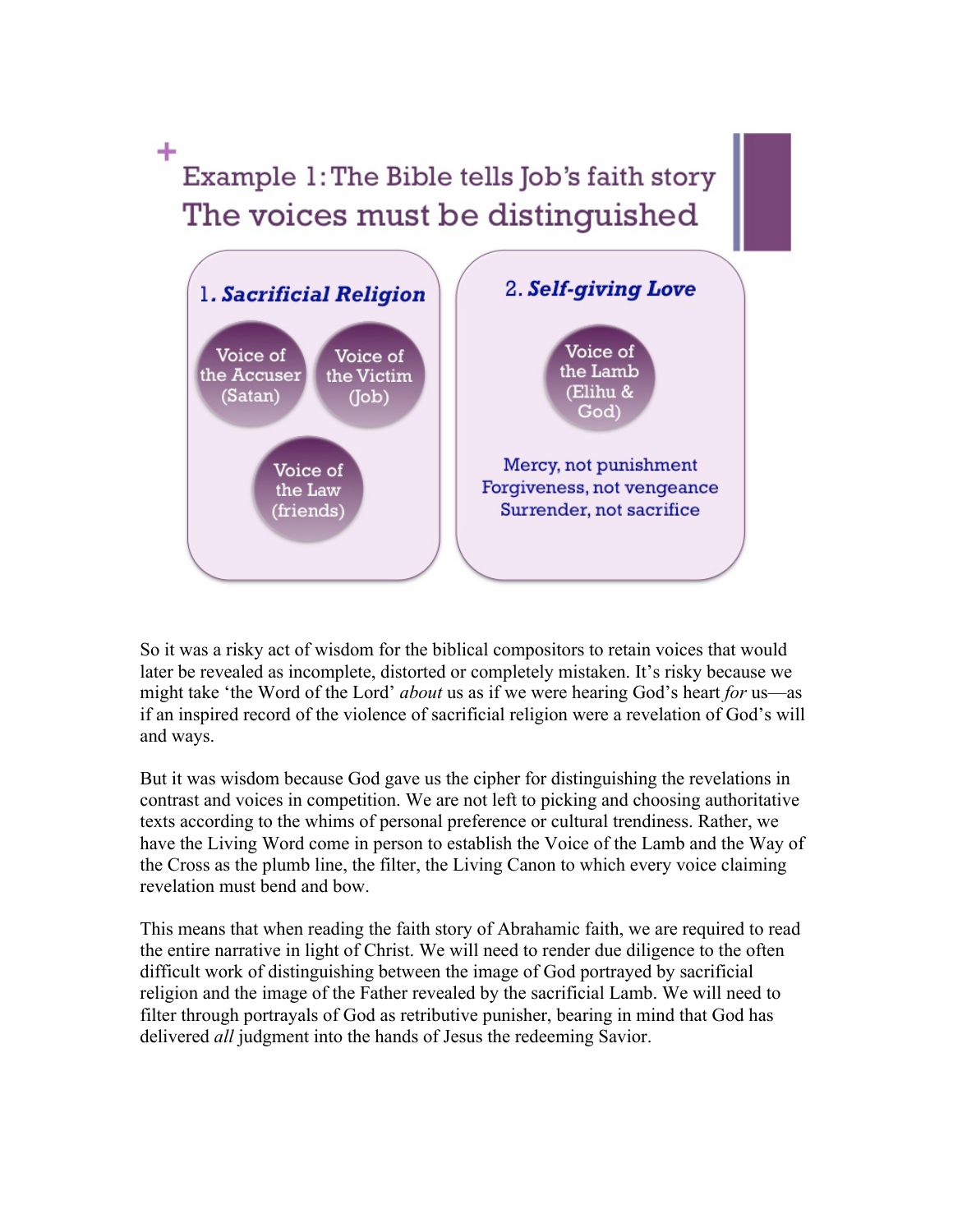Example 2: The Bible tells Israel's faith story The voices must be distinguished

÷



This too sounds risky, but I would argue it is *less* perilous to make these distinctions consciously with mindful criteria than pretending we don't do it unconsciously all the time *or* ignore them altogether.

For example, when we read David's blessing on infanticide (Psalm 137:9), no sane person who has experienced the Father's love honestly believes this is a revelation of God's will. We know instinctively that we have here a revelation of David's real but misguided demand for justice.

I'm bewildered, then, when the same spiritual instinct doesn't kick in as we read 'God's command' to Samuel that Saul should eradicate the Amalekites for the sins of their ancestors. What makes us need to defend the command, "Now go, attack the Amalekites and totally destroy all that belongs to them. Do not spare them; put to death men and women, *children and infants*, cattle and sheep, camels and donkeys" (1 Sam. 15:3) as 'the word of the Lord'? Are we to believe the Father of love revealed in the crucified Lamb harbored such violent grudges? Why can't see Samuel's human urge to spiritualize vengeance in this passage as we naturally do in the Psalmist? Indeed, we *must* in light of the revelation of Christ.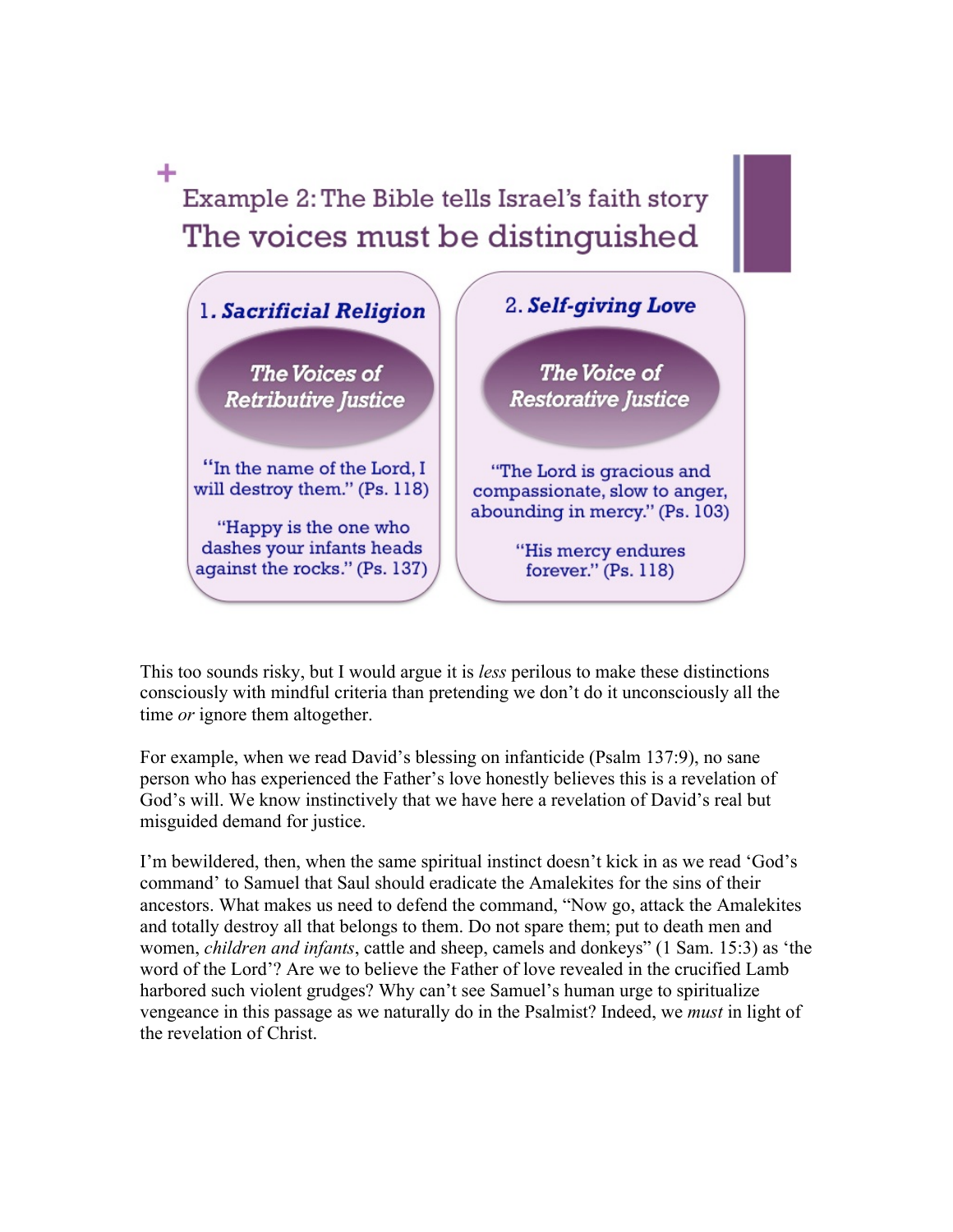Further, the ethical stakes to discern *which* biblical voice to follow are very high. I recall the 2004 CNN newscast<sup>3</sup> where Jesse Jackson and Jerry Falwell sparred over how to respond to terror attacks in Iraq. Jackson called America to remember the Christian injunction to peacemaking ("Let's stop the killing and choose peace"). Then Falwell virtually quoted Psalm 118:10-12 (the NT's favorite Messianic Psalm): "Chase them all over the world. … Blow them all away in the name of the Lord."

Was Rev. Falwell responding biblically? Absolutely ... if by 'biblically' we mean that there exists a voice in the Bible that sanctions retributive violence. Moreover, that voice may be the perspective of God's heroic man or faithful woman as an authentic utterance of faith in the God who saves. It may be the retrospective analysis of the narrator, extolling the victories of God through His chosen warriors. Those voices are part of the story; they belong. They stand as revelation … but when it runs counter to the Word of the Lamb, the text is revealing religion's idea of God, not Jesus' revelation of the Father.



Nor is the issue as simple as OT versus NT. The voice of sacrificial love and restorative justice permeates the Hebrew Scriptures—it's the heartbeat of the Law and the pinnacle of the Prophets. The revelation of God as 'gracious and compassionate' comes through loud and clear early in our story with Hagar and Ishmael, in the revelation of Moses (Exod. 34), on through the Psalms (Psalm 103) and into prophets like Isaiah, Jeremiah, Hosea, Micah and Jonah. One of Jesus' major agendas as teacher and prophet was to

 <sup>3</sup> http://www.youtube.com/watch?v=UY71nzkZHKQ.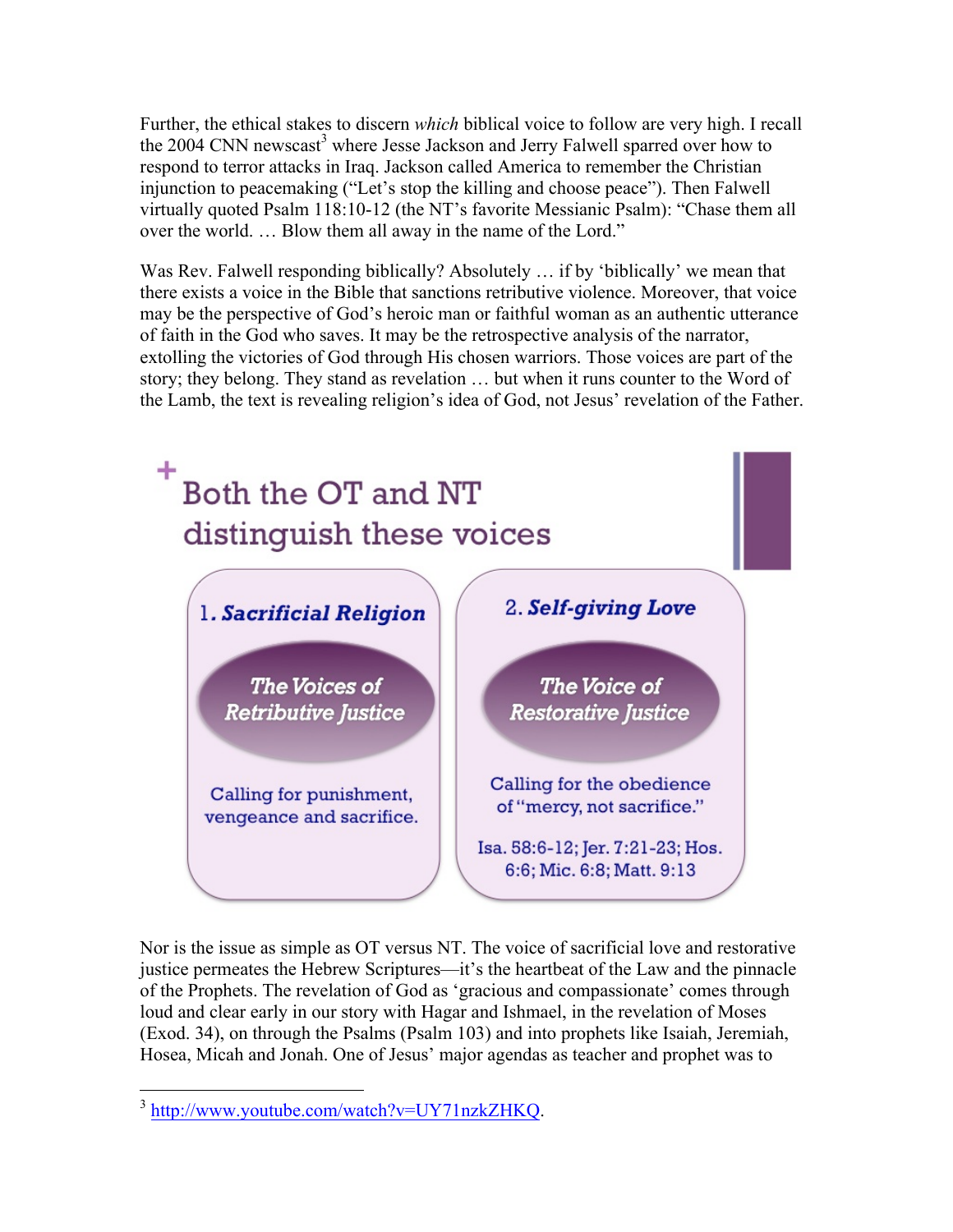reveal the Father heart of God in the Jewish tradition, and to personally become the authoritative criteria by which we behold that God within the Bible.

For now, I will leave it to nervier teachers (like Michael Hardin<sup>4</sup>) explicate ways in which the voices above make appearances in the NT. My role for now is to raise questions. For example, is the polyphony I've described part of the tension between Paul and Peter, or Paul and James? The text tells us they were sometimes at odds, but are their texts at odds too? And if so, how does the voice of the Lamb bring the final word? Paul's battles with the Judaizers suggest the early church still struggled with issues of sacrificial religion. But does sacrificial religion and retributive justice retain a foothold within the NT? Perhaps not, but shouldn't we ask? And do the four Gospels address or reflect these voices as the evangelists addressed persecuted faith communities in the first century? We see evidence that Paul knew his readers desire for vengeance. Derek Flood has written with clarity on how Paul responds to this temptation.<sup>5</sup> I wonder where the voice of the wrathful victim also peeks through certain passages? Have we just assumed that it hasn't, or that it's God's revealed will?

I believe we need to retreat again and again to a Christocentric study of the Bible, *including* the post-resurrection reflections that constitute the book of Acts, the epistles and the Apocalypse. We ought to bear in mind that just like Abraham, Moses and David, so too the apostles of Christ and the authors of the NT were people in the *process* of transformation and discovery, not omniscient angels with magical pens. Their works, too, reveal both the human condition and faith culture of their era … *and* the divine solution—Jesus Christ, to whom all Scripture points.

### **Afterword concerning the Cross**

Derek Flood's forthcoming book, *Healing the Gospel*, seems to apply the distinctions I've been making to atonement theology. He offers fresh insights to our understanding of the Cross. While he a certain careful version of substitutionary atonement, Flood draws a clear distinction between the Cross as divine retribution (the appeasement of an angry deity), which he rejects, and the Cross as a healing work of restorative justice. In his clear-minded reading of Romans and Hebrew, he leads the reader to see how wrath is averted by justification rather than satisfied by violence.

For my part, I would largely echo Flood this way:

 <sup>4</sup> Michael Hardin, *The Jesus-Driven Life* and *Lamb Up* (forthcoming).

<sup>5</sup> Derek Flood, "The Way of Grace and Peace," *Sojourners*, http://sojo.net/magazine/2012/01/way-peace-and-grace.